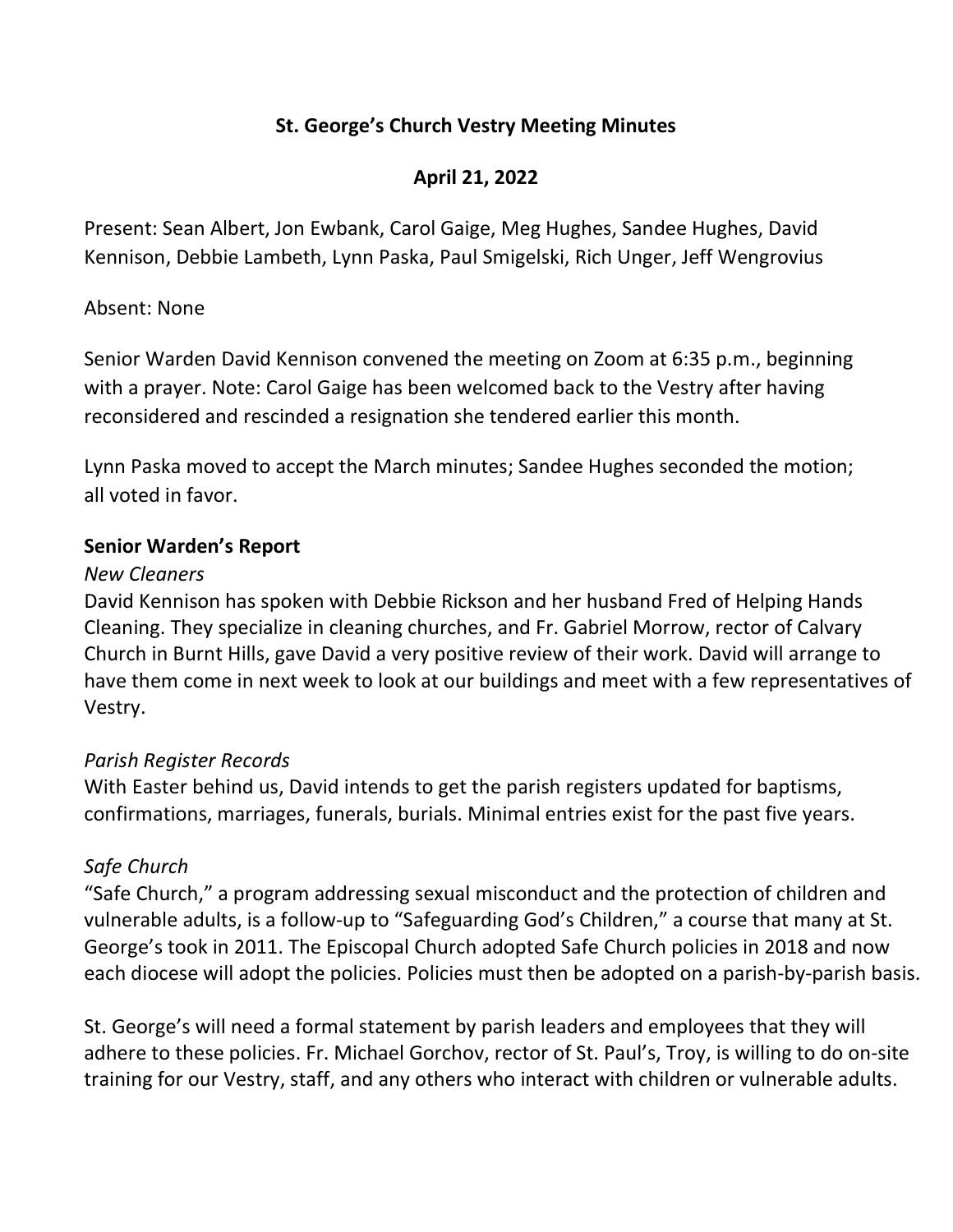### Wi-Fi in the Great Hall

Parishioners and the Stockade Association alike have voiced an interest in having wi-fi installed in the first floor of the Great Hall. It can be done using existing overhead coaxial line. David has developed a rough estimate of \$850 in necessary materials. He would do the work. (Note, the Video Ministry account has \$820 remaining, which was originally earmarked for an additional camera, but isn't enough to pay for one.) Jeff Wengrovius was not in favor of the expenditure, but others reasoned that wi-fi would be helpful to have for own our own meeting and livestreaming needs, as well as extending access to Dr. Taylor.

# Upcoming Services and Supply Clergy

- Committal, Jack Ericson, April 23—David Kennison
- St. George's Day, May 1–Fr. Richard Lehmann, Pipe Band is scheduled
- Choral Evensong, May 15-Benefit for YWCA
- Ascension Day, May 26—Thursday (guest clergy?)
- Pentecost, June 5—Fr. Richard Lehmann
- Trinity Sunday, June 12—Fr. Richard Lehmann
- Corpus Christi, June 19—Fr. Richard Lehmann

# Meeting With Realtor Regarding Great Hall Rental

On April 20, David met with Karen Zalewski-Wildzunas, a commercial real estate broker with Blake Realtors. She is a good friend of Sue Hartz, who now works with her, and is active in civic affairs.

Ms. Zelewski-Wildzunas toured the Great Hall and other church facilities. Her recommendations included:

- Rent out the classrooms. We might need to install radiator covers and threeprong electric outlets, among other modifications. The lease could bring in as much as \$30K a year.
- Keep the parish hall, kitchen, and Shaw Lounge for church functions.
- Keep the office and choir room as is.

Carol Gaige raised the issue of the insurance implications of having a tenant in the building. There are also concerns whether having a for-profit company at St. George's would impact our protected taxation status. According to Rich Unger, these questions arose when we had the home school group renting space, and it was determined that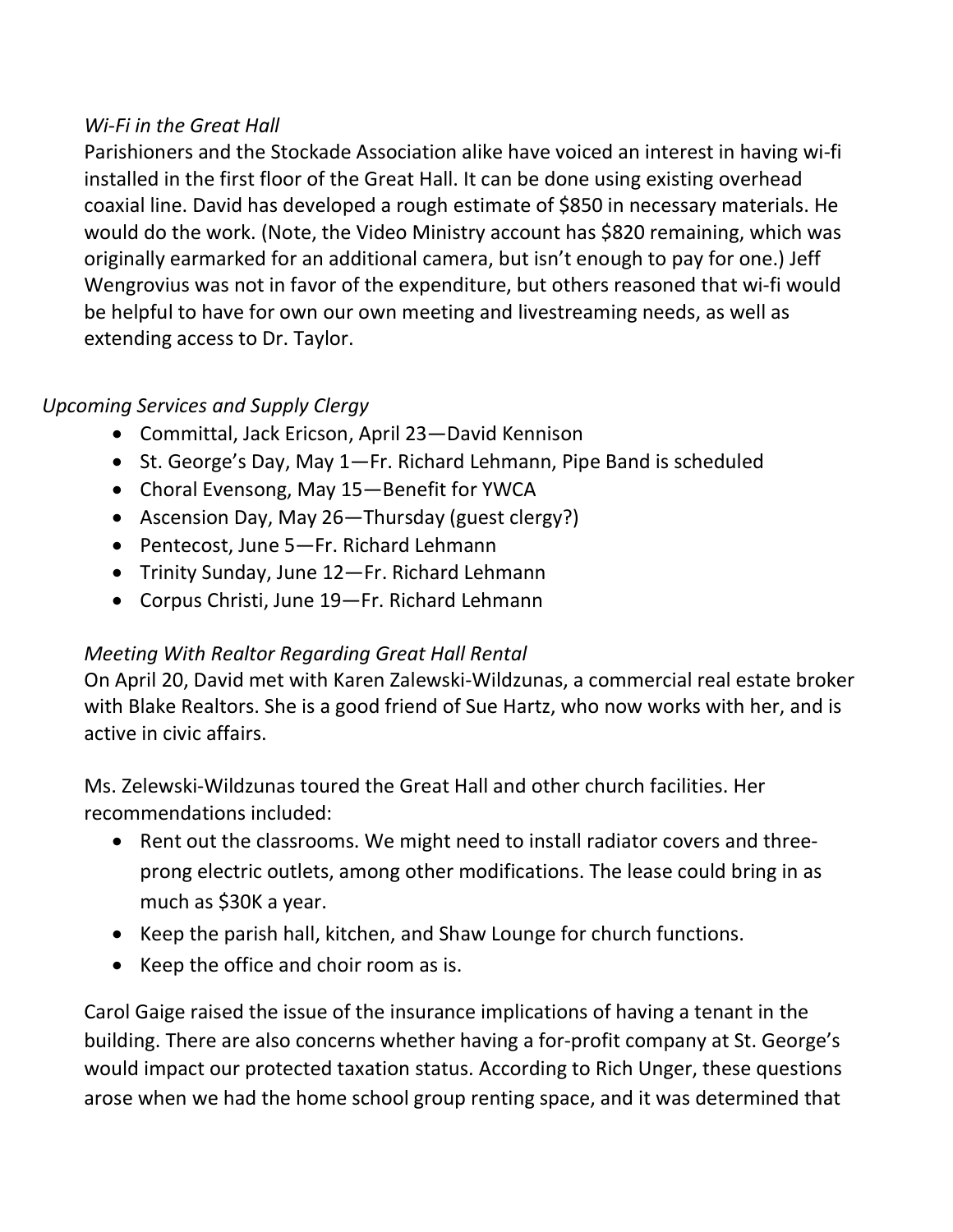they must carry their own insurance, and as long as any earnings on our rental property are then used in our not-for-profit endeavors, we will not need to pay any taxes on that income.

Ms. Zalewski-Wildzunas has requested a floor plan and measurements of the classrooms. Jon Ewbank stated that he is willing to draw up such a document. Rich agreed to help, perhaps Wednesday, Thursday, or Friday of the coming week.

### Endowment Legacy

David has begun an effort to solicit legacy endowment contributions from parishioners, and hopes to arrange for an estate planning attorney do a presentation to the parish in October.

#### Junior Warden's Report

Jon Ewbank did not have a report.

#### Treasurer's Report

Jeff Wengrovius provided the following year-to-date statistics:

- 30 percent of 2022 behind us.
- 47 percent of anticipated pledge income for the year has been received.
- 30 percent of budgeted expenses for the year have been spent.

Pledge income is over budget due to early giving. There have been few unanticipated expenses and electricity costs are down now that the sexton's apartment is vacant. Gas costs are way over budget, and waste deposal costs are over budget due to cleanup activities.

Jeff initiated a motion to amend our 2022 gas expense budget line from \$11,000 to \$20,000. Paul Smigelski commented that a budget amendment isn't as important as just knowing where the additional money might come from. Jeff withdrew the motion but commented that he hopes all on Vestry understand that an unforeseen, steep rise in gas prices will result in a sizeable budget line overrun. David pointed out that the lack of a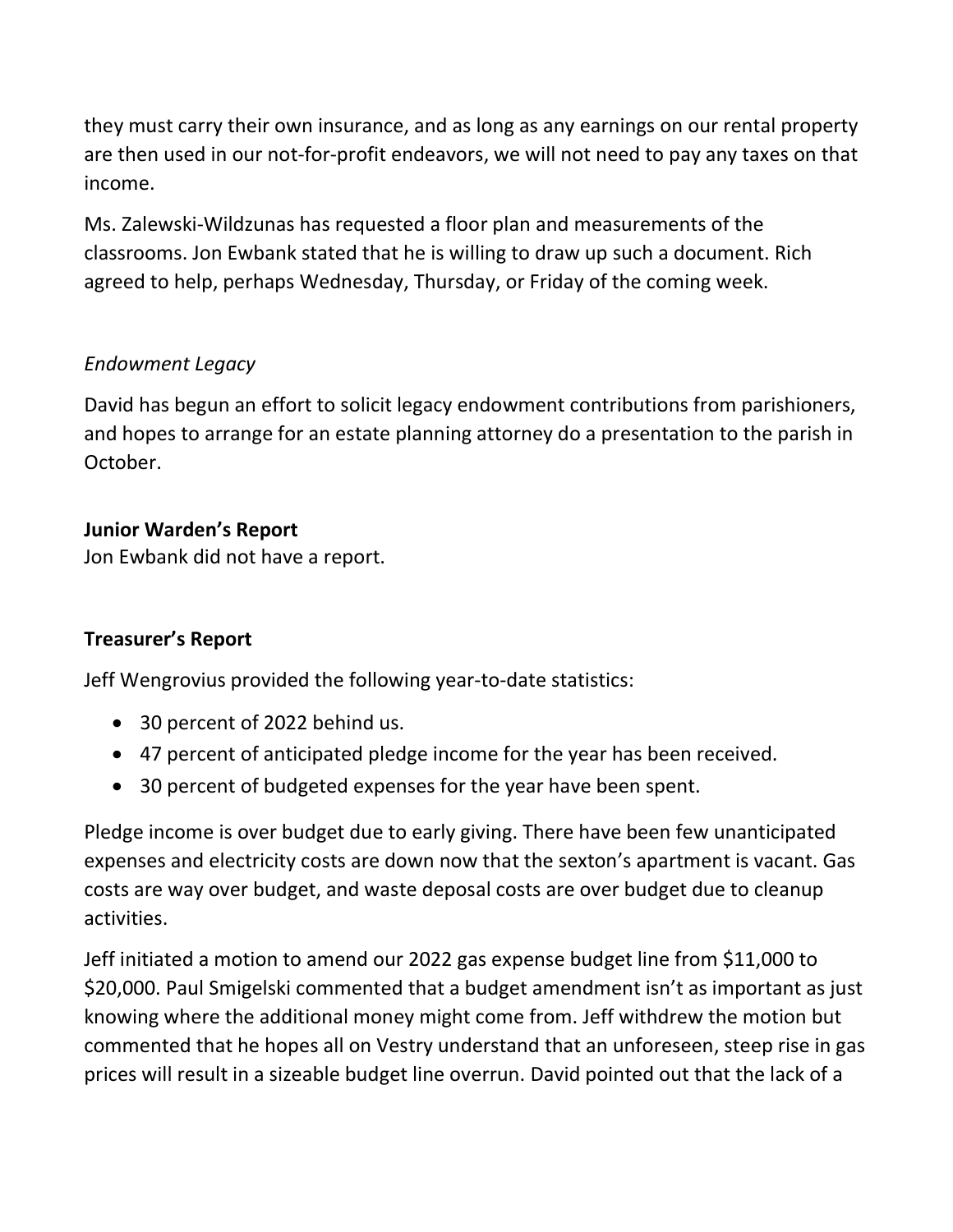rector (a situation that will likely continue for another year at least) is saving the parish money, and that the overall budgetary shortfall may not be as catastrophic as Jeff fears.

### Community Liaison Report

Rich Unger noted that the Stockade Spy coming out soon will have an article about our St. George's Day activities.

Rich was asked about his plan to move the sexton's refrigerator down to the Great Hall kitchen. He has it ready to move and received offers of help from Jon and David. Perhaps that can be accomplished on the same day next week that these gentlemen undertake to draft a floor plan of the upstairs classrooms.

## Garden Ministry/Book Club/Great Hall Cleaning

Meg Hughes inquired about clearing away the Yellow Submarine parade float parked adjacent to the shed. It's unsightly and taking up space that could be used for storage of mulch and/or filled lawn bags. She was informed that Rick Forshaw should be consulted about the submarine structure, and Mike Thiessen about the trailer itself.

Meg noted that Garden Ministry work sessions are underway, and Book Club is proceeding per the schedule already announced.

## Great Hall Cleanup

The Great Hall still needs work, especially if we mean to clear the rooms for leasing. Meg was advised that any items that we don't want to discard can be stored in the basement of Cranmer Hall.

## Hospitality Committee

Sandee Hughes sincerely thanked those church members who provided food for the Easter Vigil. She has a concern that the Hospitality budget, which totals only \$500 for 2022, will not cover any actual food costs this year, in light of the fact that coffee hour basics generally run between \$365 and \$750 per year, and Brian Taylor was unexpectedly obliged to use \$150 of that to replace broken coffee pots.

Sandee is hoping to resolve the issue before we get a new rector. It isn't sustainable to continue relying on the generosity of just a few parishioners to supply food for all events. Examples of occasions when the church should be footing the bill for meal basics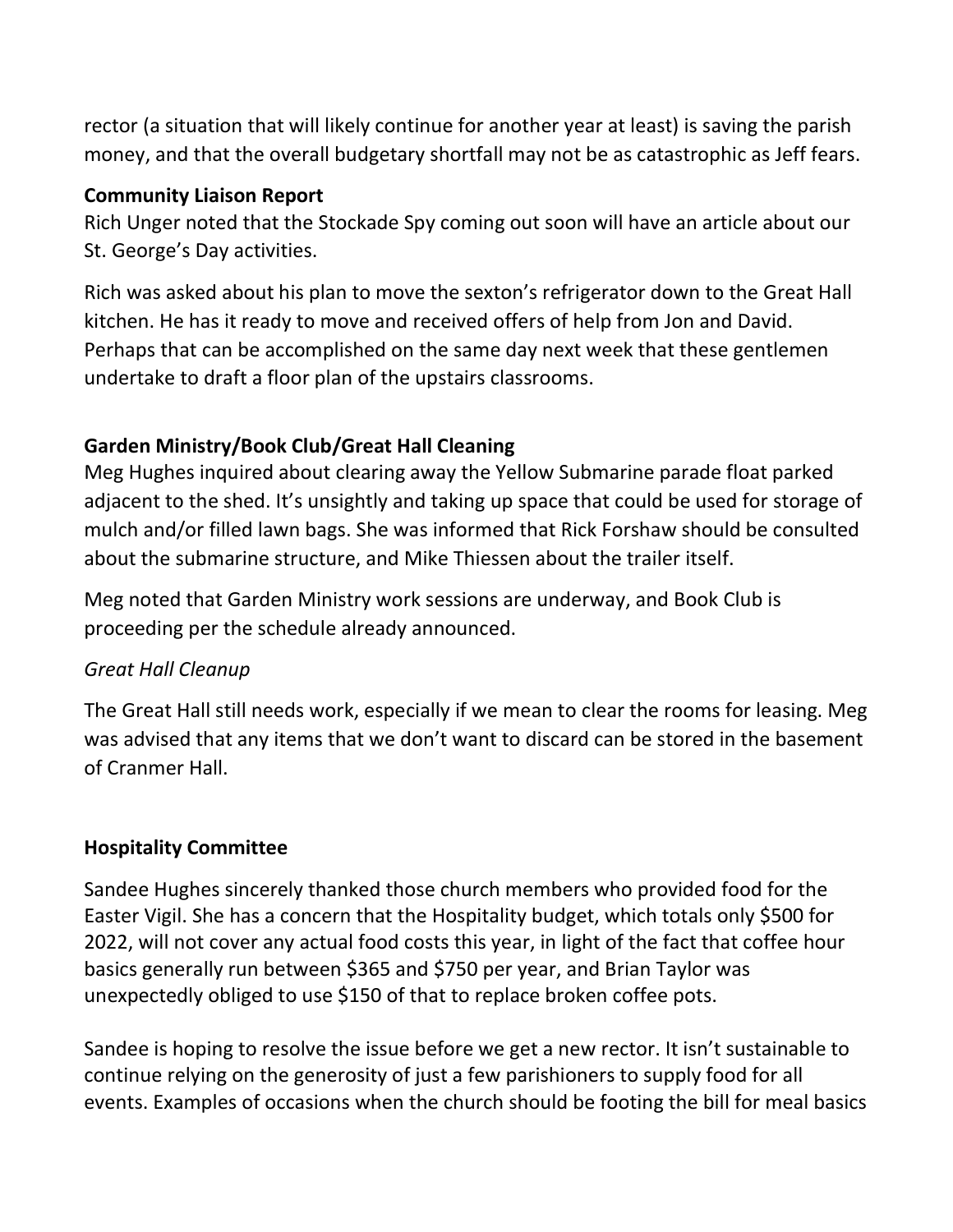include: Annual Meeting, St. George's Day, Back to Church Sunday, and the Greening of the Church. It is true that individuals happily contribute desserts and side dishes, but it isn't fair to repeatedly ask the same individuals to arrange churchwide events without funding. Christmas Eve and Easter Eve receptions, and the recent pancake breakfast have been covered entirely by parishioners' donations.

We have a St. George's Day budget line (item 5115) of \$1,100, but that is not expected to cover even the payments to the bagpipers, police parade escort, and the St. Andrews Society. Jeff reminded Vestry that St. George's contributions will be sought. Our pledge boxes contain a special envelope for that purpose, and we hope to see generous support of this popular event.

There is also a "special events" budget line (item 5213) that was budgeted at \$1,000 in 2022. Perhaps that can be tapped as needed to support the cost of these meals.

#### Communications

Lynn Paska commented that pictures are up on the website for Maundy Thursday, Good Friday, the Easter Vigil, and Easter Sunday, the birthday celebration for Mother Lisa Schoonmaker and James Smigelski, and our Annunciation Mass with Fr. Pettigrew.

June 3 is the next deadline for the Georgian Report.

#### **Archives**

Sean Albert and Bob Paska have sorted through a quantity old financial records and set aside some items of possible importance. Jeff offered to help Sean review some remaining financial records one Saturday. He stated that our obligation as a church is to retain financial records for at least seven years.

Sean proposes that financial records nearing the end of their statutory retention period be stored on the ground floor, for ease of removal.

#### **Outreach**

Paul Smigelski has been working with Alice Polumbo and Brian Taylor on a few initiatives.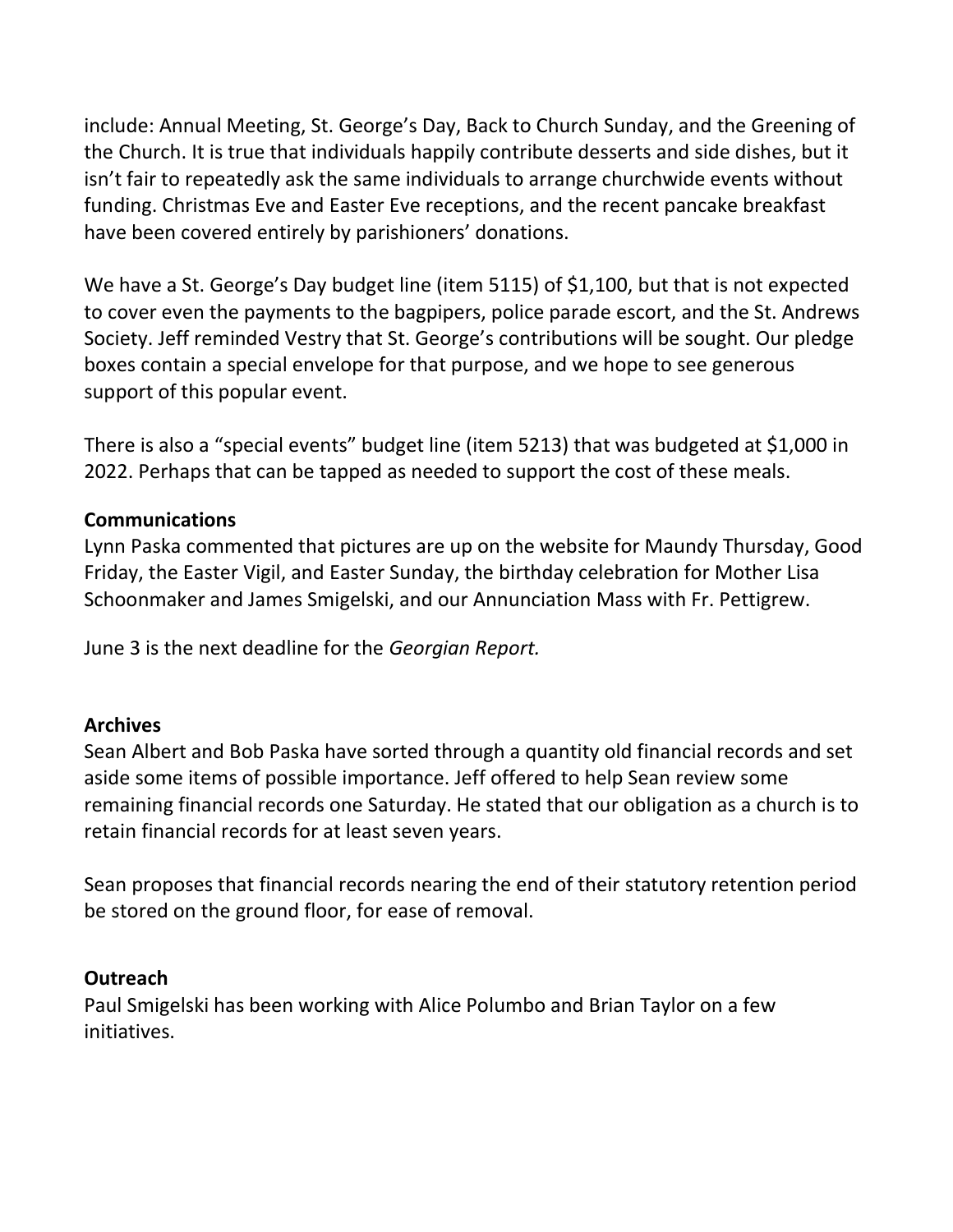Brian has proposed an evening meeting (to be called "Outreach on Tap" as the agenda will include Dutch-treat refreshments at a local establishment TBA) on April 28. The goal is to solicit and develop outreach ideas from interested Georgians.

On Sunday, May 15, a Choral Evensong will be held at 5 p.m. This special event will highlight the work of the YWCA in Schenectady and half of the offering from the evening will go towards that organization.

Alice Polumbo has reached out to St Joseph's Place, a hospitality center nearby the food pantry, about St. George's donating some baked goods for their guests. The current plan is to solicit baked brownies (which should be individually wrapped) from Georgians on either Sunday, May 15, or Sunday, May 22.

Support for the SiCM food pantry is ongoing (709 pounds to date). We anticipate getting a call from SiCM sometime in May regarding St. George's participation in the annual SiCM summer lunch program. We have customarily taken a one-week assignment at Wallingford Park. This entails coaxing Georgians to fill the two volunteers/per day requirement.

## Pastoral Care

Among parishioners and friends of St. George's that have been visited by Jim Wingate and Ann Duff recently are: Aileen Caruso Smith, Carole Civale, Helen Peterson, and Charlie Stamm. All received Communion and palms brought from church. They tried to visit Homer Kerr but he was not up for a visit. They hope to make contact with Stella Schultz in the next few days.

## New Business

# Improved Process for Memorial Donations

A troubling oversight of two donations for Easter flowers in memory of loved ones led to a call for a review of this process. We need a system that is clear and simple to follow. What we have now includes manual handoffs (from counters to office administrative assistant to person preparing the bulletin) and it failed us on Easter. A revised "In Memory" list will be distributed in church this coming Sunday. Our treasurer and senior warden agree to devise a new process for the future, and Brian Taylor has also promised to assist in any way that he can.

## Diocesan Convention Delegates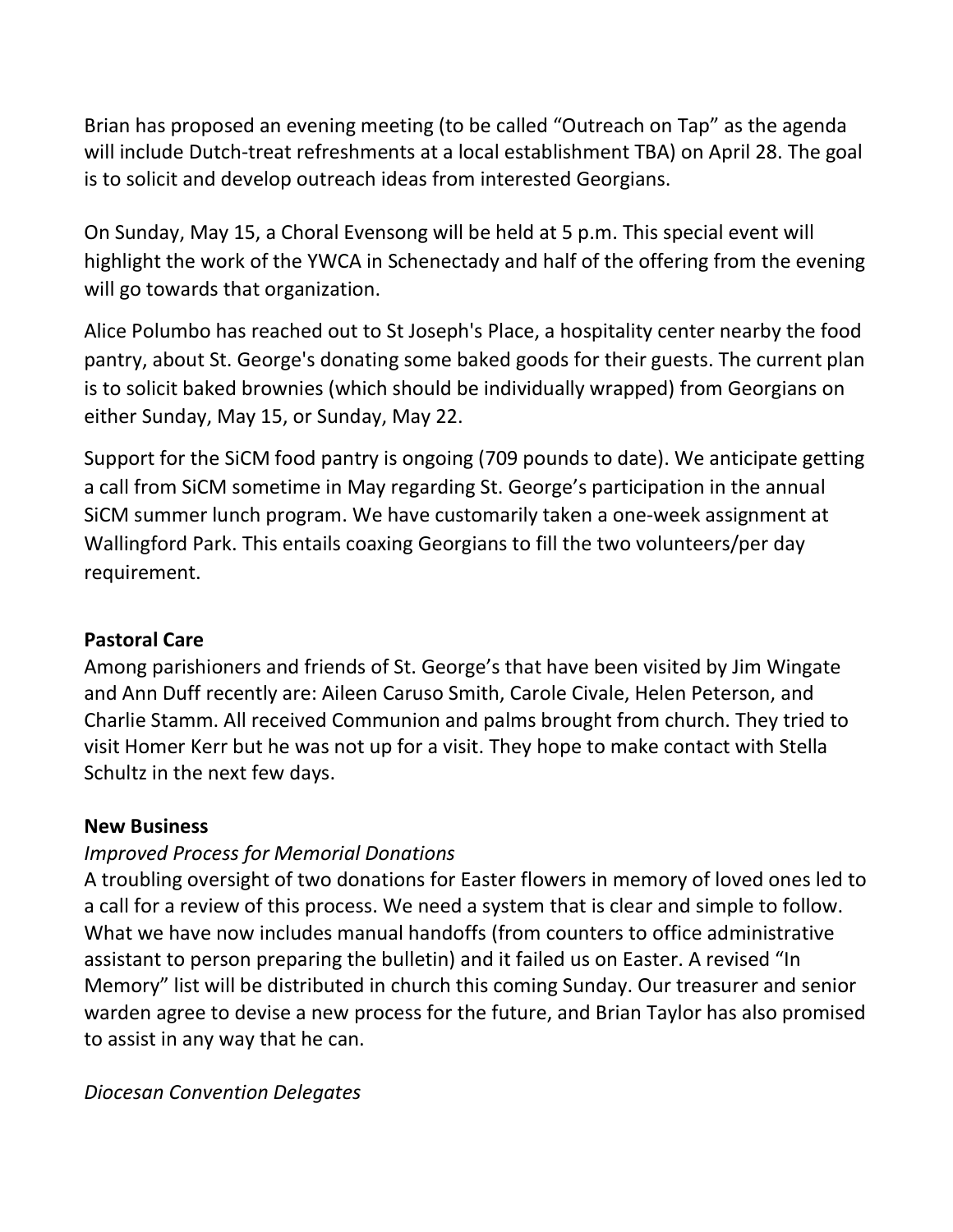This year's Diocesan Convention will be June 3-5, and our delegate slate is due May 16. David says that Bob Paska is interested in attending along with him and his wife Anne. He made a motion that this slate be approved. Carol seconded the motion and all voted in favor.

#### Cathedral Capital Campaign

Jon Ewbank reported that St. George's and other churches in the diocese will shortly be canvassed for a one-time pledge to the Cathedral of Albany's "For All the Saints" capital campaign. Jon commented that the Cathedral has many pressing, unfunded repair needs, and he urged us to be generous as a church, and as individuals as we are able.

### Personnel Subcommittee

Meg and perhaps others have inquired of David as to whether it would be helpful to him to have a subcommittee designed to address employee issues, e.g., job descriptions and annual reviews. David stated that Vestry doesn't ordinarily get involved in staff relations, although our input is greatly appreciated. He says that job descriptions exist, but they need to be reviewed and updated or finalized. We know that employees haven't received regular appraisals in many years, and all acknowledge the importance of getting that process back on track.

A general discussion about the lack of office hours at St. George's ensued. Our former office administrative assistant was reliably at her desk 20 hours a week. Our current administrative assistant is contracted to be present on campus for 10 hours a week, but we aren't certain whether he is meeting that goal, as no records are kept and a lot of his duties are handled from home. Some see this as a big problem and would like to initiate a steady schedule of hours (even if only for 10 hours a week) that can be prominently posted on a sign and on our website. It's important to hone our public-facing capabilities as we work to grow the church and attract a new rector.

Carol offered to volunteer for a few hours a week to help with office tasks and be a welcoming presence. She has some experience with this type of work, as she previously volunteered at St. Gabriel's Church office.

Old Business Audit Committee